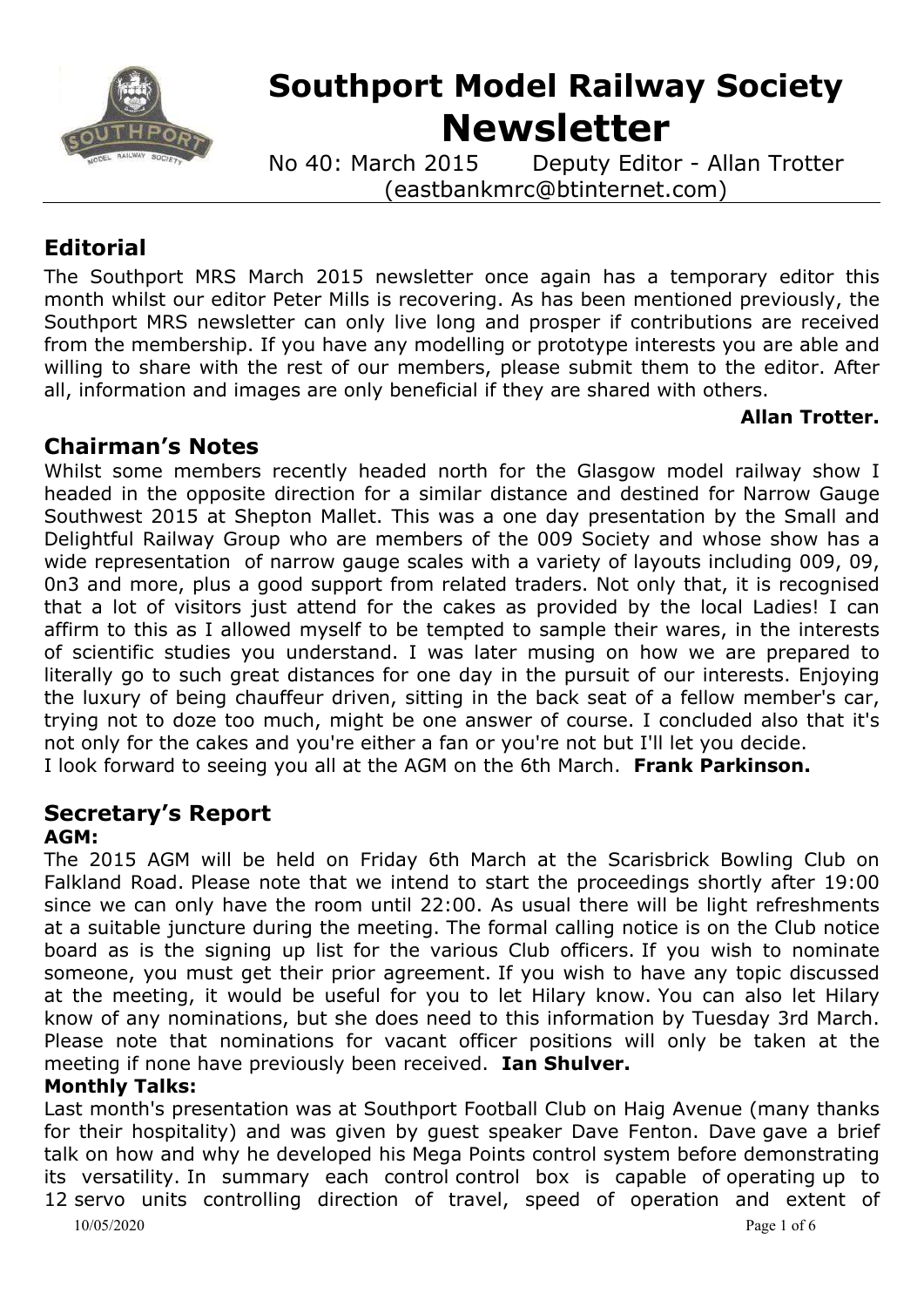movement. These servo units can then be used to move points, operate signals, complete with a realistic bounce, or even rotate level crossing gates. There also a memory function which effectively allows a one button push to operate up to twelve of the servos (great for route setting). Of particular interest was the fact that it is possible to link units together and drive the second unit from the first but using only two wires (this would save an enormous amount of wiring in a fiddle yard. As a matter of interest, if you have 10-12 (or multiples) of points to operate, then the unit cost works out at no more than for a simple Peco solenoid unit. Have a look at the website - [www.loolee.org](http://www.loolee.org/)

#### **Illustrated Presentations:**

As noted last month, I am looking at our programme of talks for next year (2016). Although 2016 seems a long way ahead, it would be nice to think that we have got an outline programme with at least some talks scheduled. As yet I have had no offers so please could you let me have your ideas and offers of talks or demonstrations. The exact title not required at this stage but subject matter would be useful. Although it has been said before, remember this is your Club and to make it vibrant does require some active input from you, the members. **Ian Shulver.**

# **Layout reports:**

#### **Portland Street:**

An update on where we are up to with the Portland Street layout. On the evening of Friday 27th the final support should be installed and some remaining supports taken away. We could do with a little support again please to help with assistance in the tidying and cleaning of the floor plus recovery of materials. It is very dusty so be prepared to get a little dirty so old work clothes are advisable. I would also suggest that any member who wishes to have their modular layout back should collect it at their earliest convenience; otherwise they, the modules, not the members, will be disposed of as we need to make room to recommence with Talisker. **Frank Parkinson.**

#### **Redecoration of Portland Street railway room:**

Portland Street layout has now been moved back to its permanent position although some bracing need completion and its level checked. The outer wall appears to be drying out nicely so perhaps next month it should be possible to paper and paint it. It is now up to the 00 fraternity to renovate the track work as some of it seems to be damaged. The electrics need checking out and the scenery needs reinstated. Before that the room needs a thorough spring clean. **Frank Parkinson.**

#### **Monsal Dale:**

There has been virtually no progress this month due to the effort being spent on relocating Portland Street. **Ian Shulver.**

# **Exhibition Manager's report**

February has been a very interesting month. Exhibition Planning is running 6 to 8 weeks ahead of where we were at 12 months ago. Our 2015 Theme is North America with specially invited Layouts. There will be a further churning of Traders; more details will emerge as the months progress. I'm contemplating some changes in the way we deal with our Societies and/or Demonstrators; this will be touched upon at Annual General Meeting on 06**th** March. There are anticipated changes in catering arrangements under consideration. Nothing stands still for very long these days. We are no exception. **Tony Kuivala.**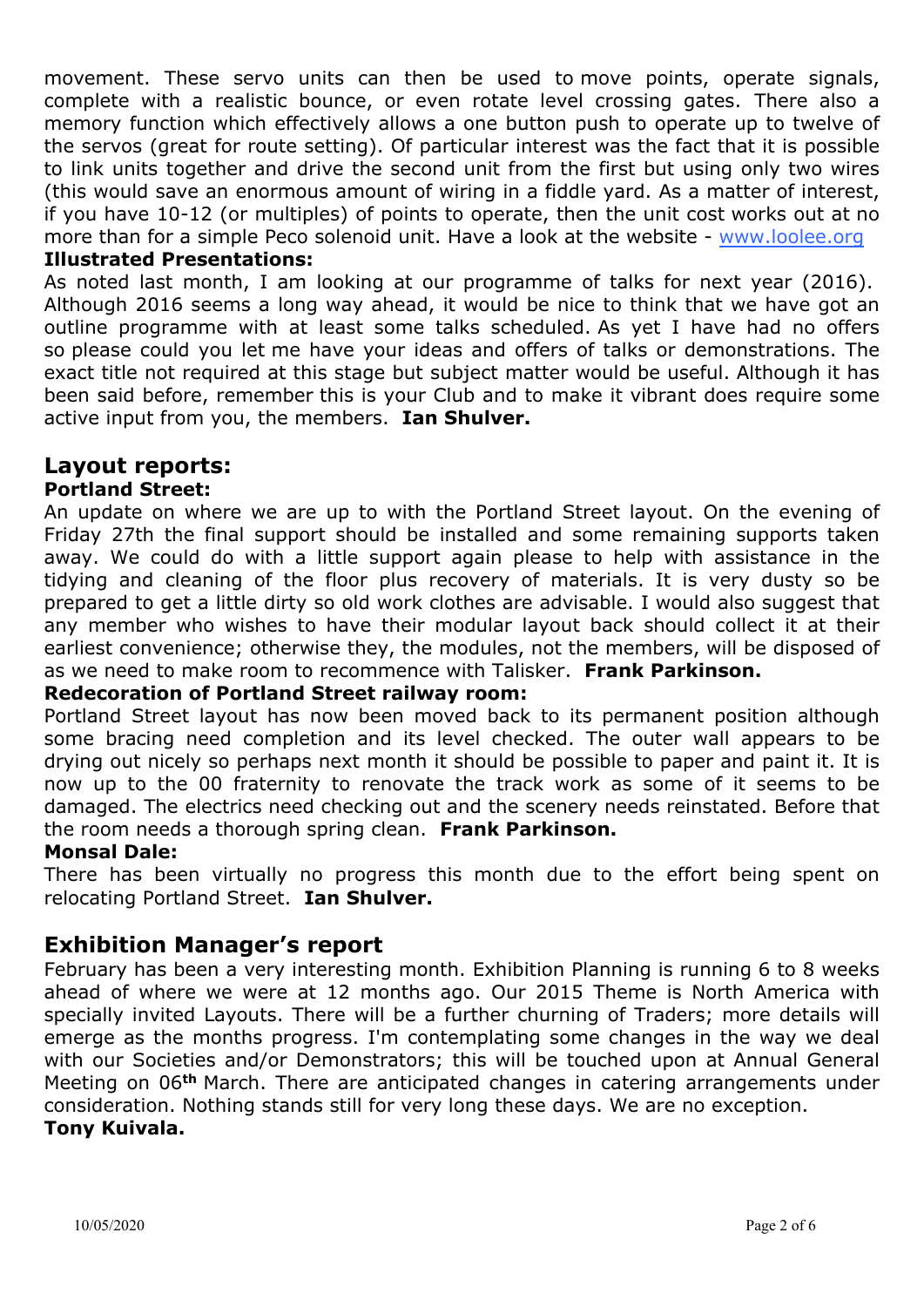# **Forthcoming events**

# **March Monthly Talk**

Our next presentation continues the American theme when Allan Trotter will give a slide show entitled **"Amtrak: Trains and Travel".** It will be held on Tuesday 24th March (note date change) at Southport Football Club.

#### **The programme for the next few months is as follows:**

| <b>March 6th</b>        | <b>Southport MRS Annual General Meeting.</b>                     |
|-------------------------|------------------------------------------------------------------|
| March 24th              | Amtrak: Trains and Travel. Allan Trotter. Date change. More?     |
| April 14th              | A life in 86 minutes. The work of Geoffrey Jones. Jim Ford.      |
| May 12th                | Chicago, South Shore & South Bend Railroad. Allan Trotter. More? |
| June 9th                | Quakers and Railways in Great Britain. Date change. Ian Shulver  |
| June 20-21st            | Woodvale Rally.                                                  |
| July 14th               | Painting backscenes. Hilary Finch                                |
| August 11 <sup>th</sup> | Statfold Barn. Tony Kuivala                                      |
| September               | No talk (depleted membership)                                    |
| October 13th            | A celebration of the North American tour. Members' photos.       |
| <b>November 7-8th</b>   | <b>Southport Model Railway Exhibition.</b>                       |

**Ian Shulver.**

#### **Member's News Peter's Progress 2.**



In my last edition, I described the process of buying my track and how I got the best price. Also, of being a member of a model railway club which brings positive benefits to a modeller than if not a member of a club. Well good news, the track has arrived and in a few weeks, I will be able to start putting the track down. **Peter Mills.**

# **Excursion to Modelrail Scotland.**



Model Rail is the biggest exhibition north of the border and is held every February. It is organised by the Association of Model Railway Societies in Scotland and represents the majority of Model Railway clubs and societies in Scotland and is responsible for the running of the Model Rail Scotland exhibition in Glasgow each February. It is the first big exhibition that I go to each year and is one that I really look forward to. It represents the best from our Scottish

modelling brethren and it gives me a chance to visit this vibrant city with Mrs M. In recent years, SMRS has had a contingent which has travelled up to enjoy the exhibition. For me however, one day is not enough as the exhibition is quite large and deserves more than one day. So I planned a weekend visiting the exhibition and catching up with fellow Eastbank members visiting the exhibition on Friday and Saturday.

The train got me to Glasgow Central for just after 10:30 on Friday morning and I recognised some familiar faces from Preston and other model railway clubs on the way.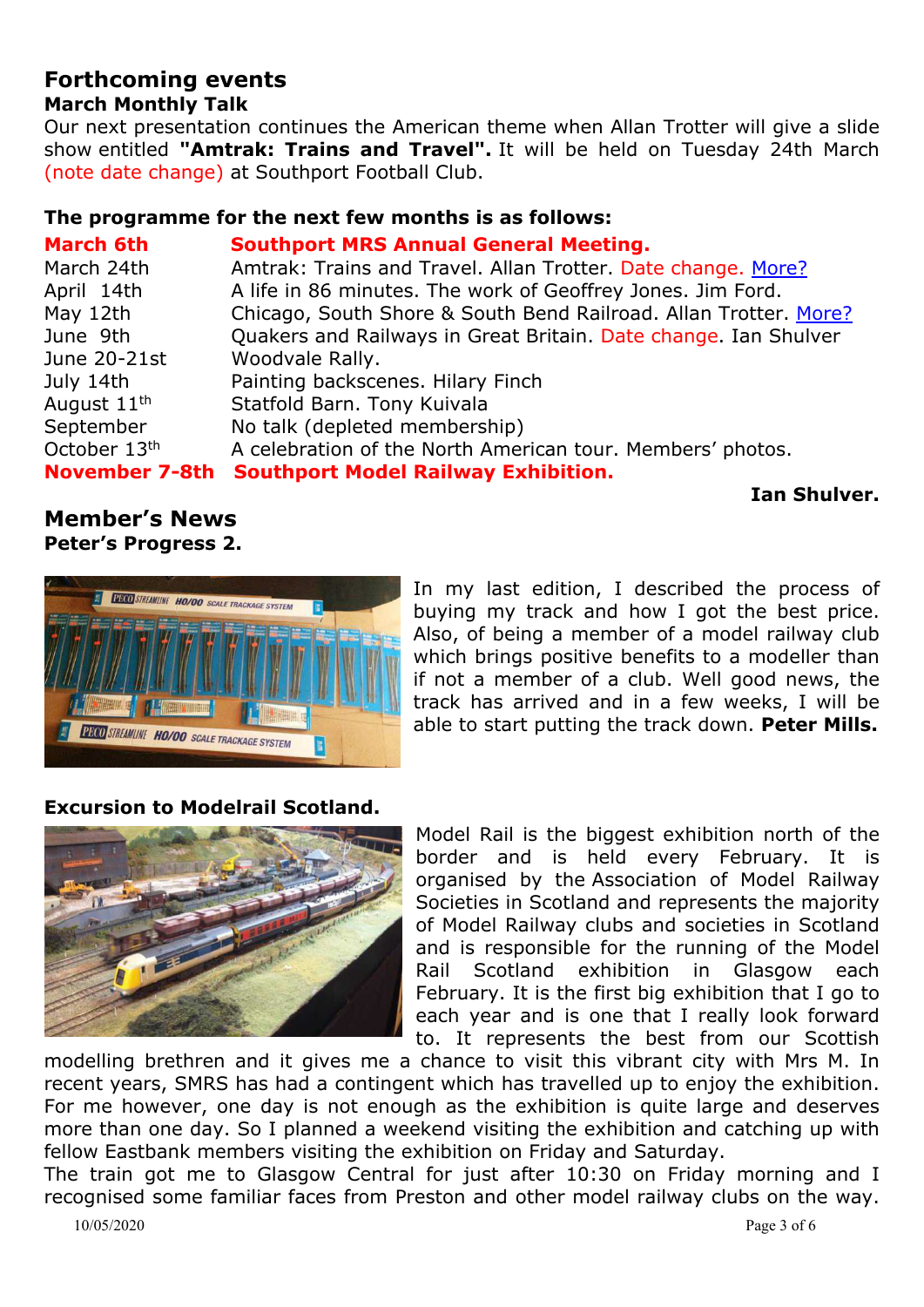After a short transfer from Central low level, I arrived at the SECC exhibition centre to a long queue over several hundred yards, made up of hundreds of model fans. Fortunately, I had purchased and advanced ticket which meant that I didn't have to queue. I could proceed to the entrance and go straight in.

As normal you hit with the noise and mayhem of a big exhibition from the moment you cross through the entrance. The first thing is that you get stamped on the hand to allow you to pass out during the day. The fevered few dashing to grab the bargains without even looking at the layouts, a common feature of a big exhibitions.

It's a big space to view, so it's good to plan how you're going to get around the hall. I'd just started on my adventure when I bumped into Mr Tasker, helping out on a layout, it's a small world. My fellow Eastbank comrades soon arrived and we began in earnest to see all that the exhibition had to offer. For me, DCC is the order of the day. I have been looking at various DCC systems and have narrowed it down to two and my primary aim was to find layouts with them on and talk to the operators and even have a play!



We weaved our way up and down and across and back discussing what we saw, what we liked and of course, what we disliked too. Unlike many exhibitions in our area, the association which hosts the exhibition try to include as many layouts from its member clubs in the exhibition as possible. This sometimes comes at the price of quality or entertainment. To be fair, most of the exhibits were of reasonable quality and ran well. Some layouts needed frequent finger pocking from above, something that's always annoying and unnecessary. Problems should be sorted out before a layout ever gets to an exhibition. As a new comer to the world of DCC, some big layouts seem overly complicated with laptops, control panels, much

scratching of heads and various levels of noise. Some seem to stay on permanently, are quite loud and compete with all the other noises to be heard. It must be a bit of a distraction to all close by and reiterates how important it is to get the noise level right, to keep at the entertainment level and stop it going to the annoying level.

As normal, you bump into old friends and walking about, it gives everyone the chance to put the world to rights as they say and discuss their individual projects. Overall it was an excellent day, but as I said a day isn't enough for means I could look forward to tomorrow and a chance to catch up with my fellow Southport members. If you haven't been, you must put it on your exhibition list for next year. **Peter Mills.**

# **Features:**

# **Short Circuits No. 19. A Dead End Job.**

If you have a terminus station on your layout it is usual to provide a short isolated track section adjacent to the buffer stop to allow the isolation of a locomotive whilst another locomotive is brought on to remove the train. A simple on/off single pole switch is all that is required for the job.

Once the train has departed, the incoming locomotive is left in splendid isolation but it is all too easy to forget about it and bring in another train on top of it, with embarrassing results. So how can we alleviate the potential for making this error? Well, the simple way is to use a double pole changeover switch with the second contact unit causing a reminder lamp or LED to illuminate. This indication only reminds you that the switch is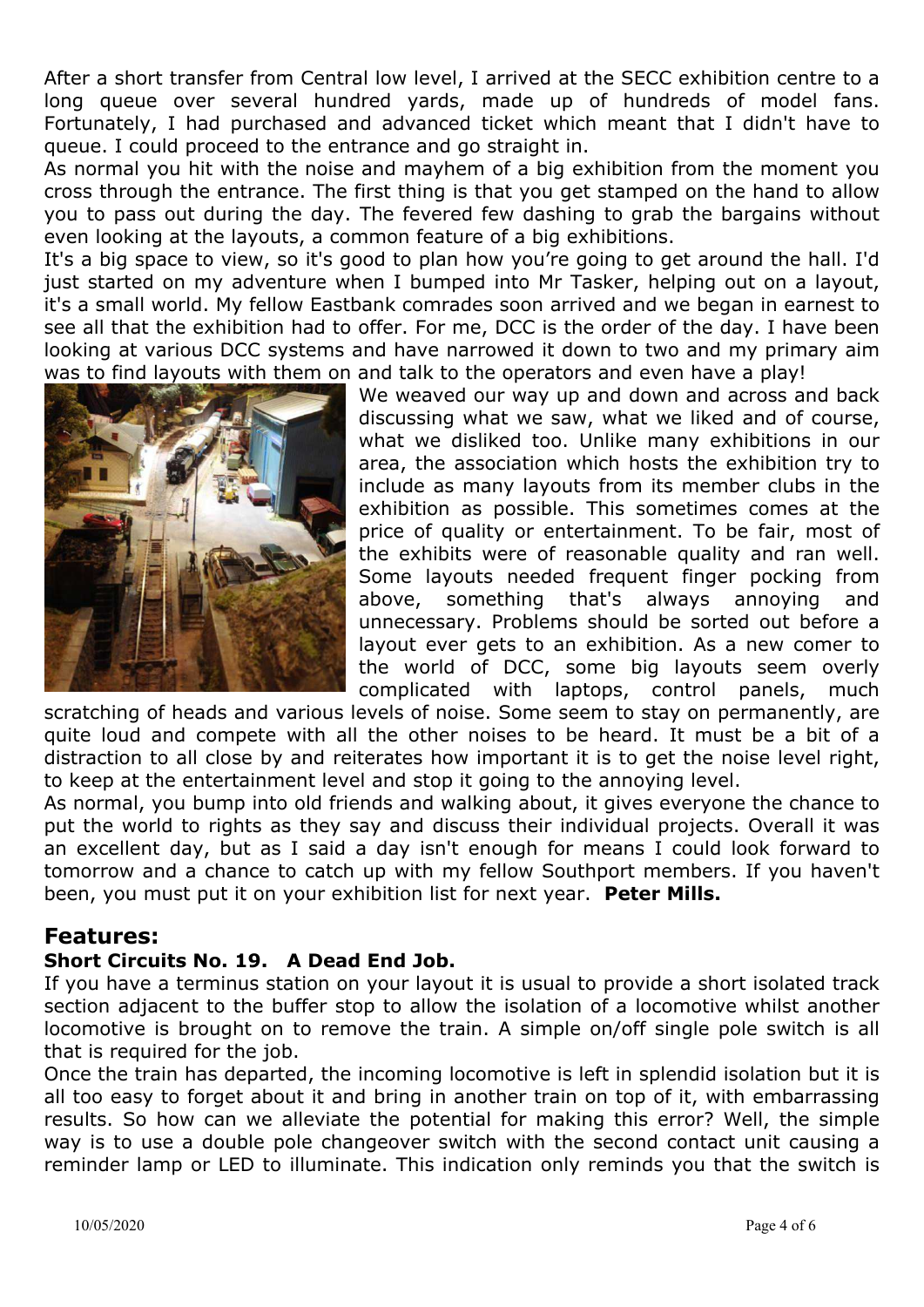operated and the end section is isolated but not however that a locomotive is located at the end of the line

There are of course other possibilities. Using a double pole changeover switch, with this circuit the indicator is only illuminated if a locomotive is left isolated. A static locomotive presents a low impedance or resistance across the running rails and because a small lamp or ideally a LED draws very little current, this will have negligible effect on the motor. If no locomotive is present no indication is given. If the switch is operated when no locomotive is present and if you then run a train into the isolated section it will stop automatically, albeit abruptly but that is the better alternative than demolishing the buffer stop.

Once again though using our old friend common return we can save on a bit of wiring. As long as one of the rails is the common return or earth common then only a single pole changeover switch is required.

Just as a reminder, as with all common return configurations, the line controller and the indicator -12 volt supply must be derived from totally independent sources.

Check out the diagrams for the wiring solutions. As always, diagrams are much more intuitive than text can ever be. There are more dead ends next time. **Allan Trotter.**

Not common return. Double gap. Double pole switch.

Common Return, Top rail common earth. Single gap. Single pole switch.



For previous **Short Circuit** articles see <http://www.eastbank.org.uk/circuits.htm>

Continuing the water theme in railway modelling from last month we now have:

#### **Modelling a Rail Bowser, Tri-ang Hornby style.**

Britain is not usually noted for droughts but very occasionally they do occur. In the South East corner of England in Kent this happened in 1990. Both Ashford and Margate depots had water shortage problems but fortunately there was a supply available at Dover Priory station. How do you get the water to where it was needed? The solution, clean and convert a regular tanker into a rail mounted water bowser.

Southern Region was not noted as having a large number of spare locomotives so an ingenious solution was required. This was in the form of the Motor Luggage Van (MLV). These ten vehicles normally operated off the 750 volt DC third rail but they also had batteries, charged from the third rail, which gave them a restricted range away from the